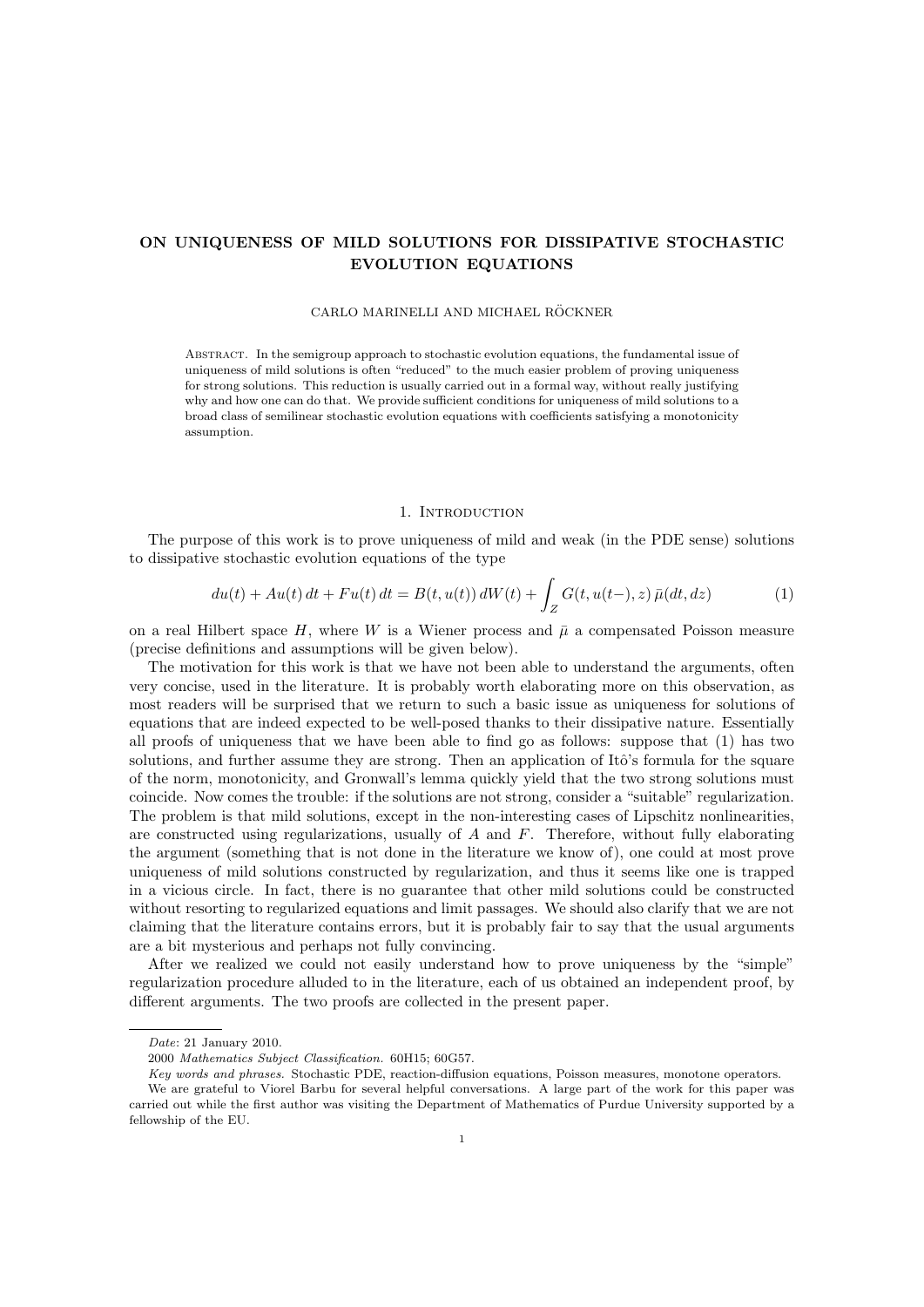#### 2. Preliminaries and notation

Let  $T > 0$  and  $(\Omega, \mathcal{F}, \mathbf{F}, \mathbb{P})$ ,  $\mathbf{F} = {\{\mathcal{F}_t\}_{0 \leq t \leq T}}$  a fixed filtered probability space (satisfying the "usual" assumptions), on which all random elements will be defined. The predictable sigma-field on this stochatic basis will be denoted by P. Let K, H be real separable Hilbert spaces,  $\mathcal{L}_2(K \to H)$ the set of Hilbert-Schmidt operators from  $K$  to  $H$ . By  $W$  we shall denote a  $K$ -valued Wiener process with covariance operator Q, while  $\mu$  will denote a Poisson measure on  $[0, T] \times Z$  with compensator Leb ⊗ m, where  $(Z, \mathcal{Z}, m)$  is a measure space, and  $\overline{\mu} := \mu - \text{Leb} \otimes m$  stands for the compensated measure associated to  $\mu$ . Here and in the following we shall denote Lebesgue measure by Leb.

Let us recall a few facts about stochastic integration with respect to Wiener processes and compensated Poisson measures. For all unexplained (but classical) results and notations we refer to [7] (cf. also [8]). Let  $\mathfrak{I}_Q$  denote the set of all progressively measurable processes  $\Phi : [0, T] \rightarrow$  $\mathcal{L}_2^Q(K \to H)$  such that

$$
\mathbb{P}\Big(\int_0^T |\Phi(t)|_Q^2 dt < \infty\Big) = 1,
$$

where  $\mathcal{L}_2^Q(K \to H)$  denotes the space of linear (possibly unbounded) operators from K to H that belong to  $\mathcal{L}_2(Q^{1/2}K \to H)$ , endowed with the norm

$$
|\cdot|_Q:=|\cdot|_{\mathcal{L}_2(Q^{1/2}K\to H)}.
$$

Then for any  $F \in \mathfrak{I}_Q$  the stochastic integral  $(F \cdot W)_t := \int_0^t F(s) dW(s)$  is well-defined for all  $t \leq T$  and  $F \cdot W$  is a local martingale. Similarly, denoting the set of all (random) functions  $\phi : [0, T] \times Z \to H$  that are  $\mathcal{P} \otimes \mathcal{Z}$ -measurable and satisfy

$$
\mathbb{P}\Big(\int_0^T\int_Z|\phi(s,z)|^2\,m(dz)\,ds<\infty\Big)=1
$$

by  $\mathfrak{I}_m$ , we have that, for any  $g \in \mathfrak{I}_m$ , the stochastic integral

$$
(g \star \bar{\mu})_t := \int_{[0,t]} \int_Z g(s,z) \, \bar{\mu}(ds,dz)
$$

is well-defined for all  $t \leq T$  and  $g \star \bar{\mu}$  is a local martingale. Moreover, if  $F_n(s) \to F(s)$  in probability for a.a. s and there exists  $\Phi \in \mathfrak{I}_Q$  such that  $|F_n(s)|_Q \leq |\Phi(s)|_Q$  P-a.s. for a.a. s, then  $(F_n \cdot W)_t \to$  $(F \cdot W)_t$  in probability for all t. Similarly, if  $g_n(s, z) \to g(s, z)$  in probability for Leb  $\otimes$  m-a.a.  $(s, z)$  and there exists  $\phi \in \mathfrak{I}_m$  such that  $|g_n(s, z)| \leq \phi(s, z)$  P-a.s. for Leb  $\otimes$  m-a.a.  $(s, z)$ , then  $(g_n \star \bar{\mu})_t \to (g \star \bar{\mu})_t$  in probability for all t. For simplicity of notation we shall write  $\int_0^t$  instead of  $\int_{[0,t]}$  when integrating against random measures, and we shall denote the norm in  $L^2(Z,m)$  by  $|\cdot|_m$ . Finally, we recall that u is a mild solution to (1) with initial condition  $u(0) = u_0$  if one has

$$
u(t) + \int_0^t e^{-(t-s)A} Fu(s) ds
$$
  
=  $e^{-tA}u_0 + \int_0^t e^{-(t-s)A} B(s, u(s)) dW(s) + \int_0^t \int_Z e^{-(t-s)A} G(s, u(s-), z) \bar{\mu}(ds, dz)$ 

P-a.s. for all  $t \leq T$  (and all integrals are well-defined).

## 3. Uniqueness of mild solutions by a bootstrap argument

In this section we give a proof of uniqueness that is somewhat reminiscent of bootstrap arguments used in deterministic PDE. In the first subsection we consider the simpler case of equations with additive noise (i.e. with B and G in  $(1)$  independent of u), and in the second subsection we consider the general case. The first subsection is included both because the argument is relatively short, and also because it will be used later to prove uniqueness for a class of equations which is not covered by the results of this section.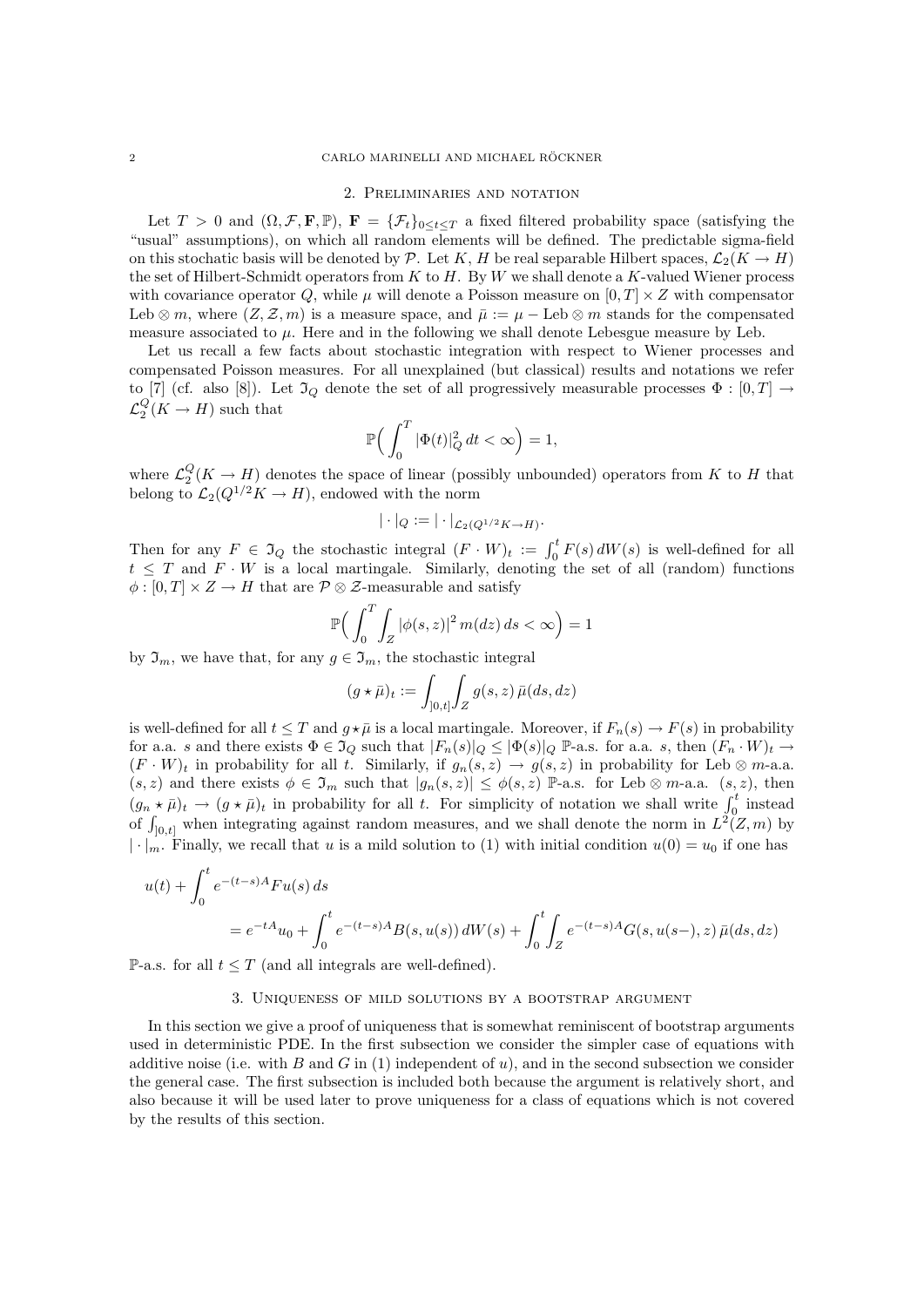3.1. Additive noise. Assuming that the coefficients in front of the Wiener process and the Poisson measure do not depend explicitly on the unknown, we obtain uniqueness by a pathwise argument, thus using essentially a deterministic argument. More precisely, we have the following

Theorem 1. Consider the stochastic evolution equation on H

$$
du(t) + Au(t) dt + Fu(t) dt = B(t) dW(t) + \int_{Z} G(t, z) \bar{\mu}(dt, dz),
$$
\n(2)

where A is a linear monotone operator on H, F a (nonlinear) operator on H such that  $x \mapsto F x + \eta x$ is monotone for some  $\eta \in \mathbb{R}$ , B is progressively measurable, G is  $\mathcal{P} \otimes \mathcal{Z}$ -measurable, and

$$
\int_0^t (|e^{(t-s)A}B(s)|_Q^2 + |e^{(t-s)A}G(s, \cdot)|_m^2) ds < \infty
$$

P-a.s. for all  $t \leq T$ . Then (2) admits at most one mild solution u such that  $|Fu|_{L^1([0,T]\to H)} < \infty$  $\mathbb{P}\text{-}a.s.$ .

*Proof.* Let  $u, v$  be two mild solutions of  $(2)$ , and define

$$
y(s) := u(s) - v(s), \qquad g(s) := Fv(s) - Fu(s).
$$

We shall keep g fixed from now on, and we will work " $\omega$ -by- $\omega$ ". In particular, the hypotheses imply the existence of  $\Omega' \subset \Omega$  such that  $\mathbb{P}(\Omega') = 1$  and  $g \in L^1([0, T] \to H)$  for all  $\omega \in \Omega'$ . Let us fix  $\omega \in \Omega'$  from now on. Then y is a mild solution of the equation

$$
dy(t) + Ay(t) dt = g(t) dt
$$

with initial condition  $y(0) = 0$  and  $\sup_{t \leq T} |y(t)| < \infty$ . Let  $A_{\varepsilon} := A(I + \varepsilon A)^{-1}$  denote the Yosida approximation of A, and let  $y_{\varepsilon}$  be the (unique) strong solution of the equation obtained by replacing A with  $A_{\varepsilon}$  in the previous one. Trotter-Kato's approximation theorem (see e.g. [1, p. 241]) then yields

$$
\lim_{\varepsilon \to 0} \sup_{t \le T} |y_{\varepsilon}(t) - y(t)| = 0.
$$

We also have

$$
\frac{1}{2}\frac{d}{dt}|y_{\varepsilon}(t)|^2 + \langle A_{\varepsilon}y_{\varepsilon}(t), y_{\varepsilon}(t)\rangle = \langle g(t), y_{\varepsilon}(t)\rangle = \langle g(t), y(t)\rangle + \langle g(t), y_{\varepsilon}(t) - y(t)\rangle,
$$

therefore, by the monotonicity of  $A_{\varepsilon}$  and

$$
-\langle g(t), y(t) \rangle = \langle Fu(t) - Fv(t), u(t) - v(t) \rangle \ge -\eta |u(t) - v(t)|^2,
$$

we get

$$
|y_{\varepsilon}(t)|^2 \le \eta \int_0^t |y(s)|^2 ds + \int_0^t \langle g(s), y_{\varepsilon}(s) - y(s) \rangle ds
$$
  

$$
\le \eta \int_0^t |y(s)|^2 ds + \sup_{s \le t} |y_{\varepsilon}(s) - y(s)| \int_0^t |g(s)| ds.
$$

Letting  $\varepsilon \to 0$ , we conclude, recalling that  $g \in L^1([0,T] \to H)$ , that  $y(t) = u(t) - v(t) = 0$  for all  $t \leq T$  by an application of Gronwall's inequality. Since  $\omega \in \Omega'$  was arbitrary, we have  $u(t) = v(t)$  $\mathbb{P}\text{-a.s.}$ .

Remark 2. Note that the above proof does not use anywhere the linearity of A. The same observation applies to the method used in the next subsection.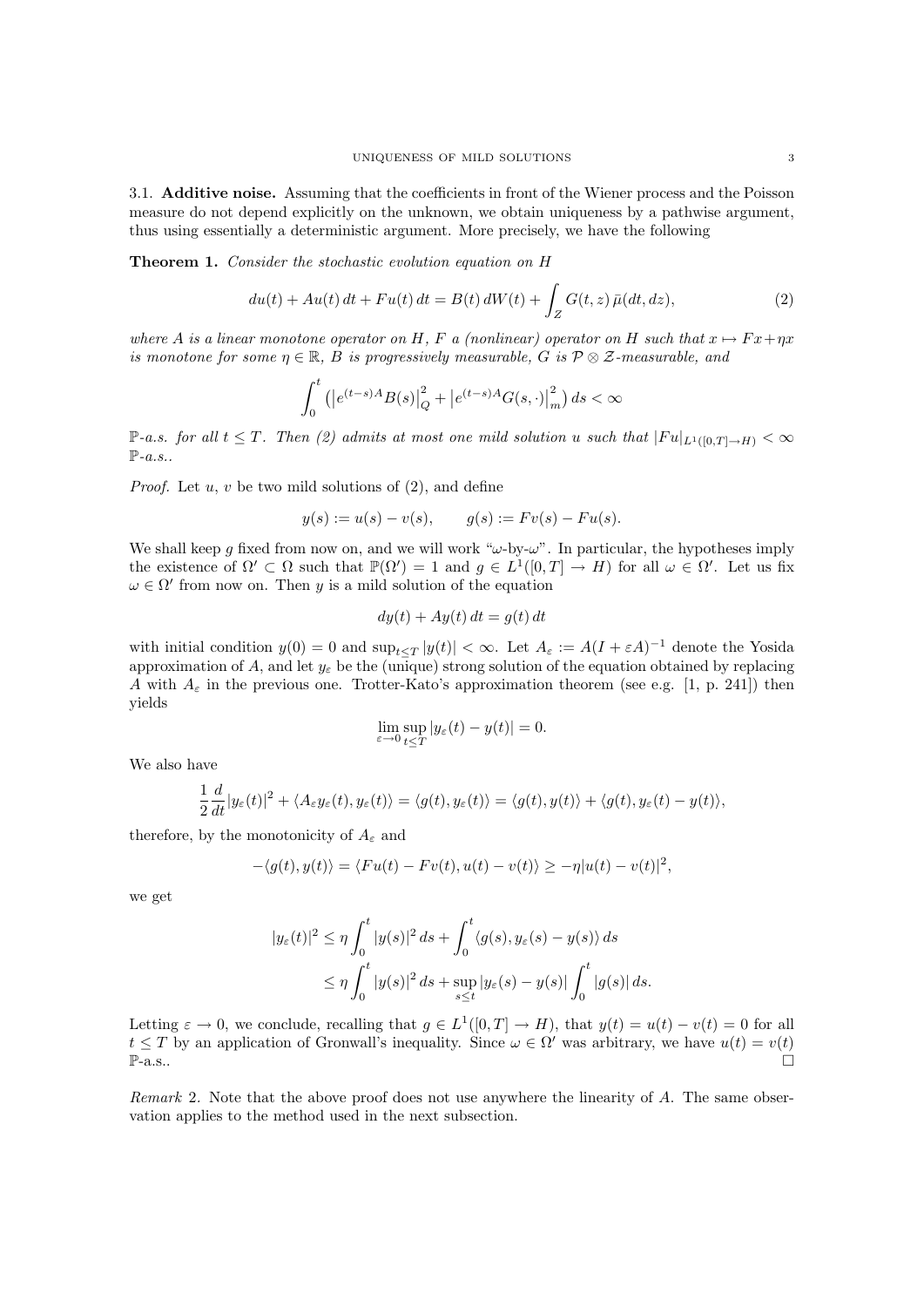3.2. General case. In this subsection we consider the general case of equations with multiplicative noise under a monotonicity assumption on  $A$  and on the triplet  $(F, B, G)$ .

Throughout this subsection we shall always assume, without further mention, that  $B:[0,T]\times$  $H \to \mathcal{L}_2^Q$  and  $G : [0, T] \times H \times Z \to H$  satisfy the usual measurability conditions needed to ensure that the corresponding stochastic integrals with respect to W and  $\bar{\mu}$  are meaningful.

**Theorem 3.** Assume that A is a linear monotone operator on  $H$ ,  $F$  is a (nonlinear) operator on H, and B, G satisfy the monotonicity property

$$
2\langle Fu - Fv, u - v \rangle - |B(s, u) - B(s, v)|_Q^2 - |G(s, u, \cdot) - G(s, v, \cdot)|_m^2 \ge \alpha |u - v|^2
$$

for all  $u, v \in \text{dom}(F)$  and all  $s \leq T$ , for some  $\alpha \in \mathbb{R}$  independent of s. Then there is at most one  $c\`{a}dl\`{a}q$  mild solution of the stochastic evolution equation (1) such that

$$
\int_0^T \left( |Fu(s)| + |B(s, u(s))|_Q^2 + |G(s, u(s), \cdot)|_m^2 \right) ds < \infty \tag{3}
$$

 $\mathbb{P}\text{-}a.s.$ .

*Proof.* Let  $u, v$  be two càdlàg mild solutions of (1) satisfying condition (3), and define

$$
y(s) := u(s) - v(s),
$$
  
\n
$$
G(s) := B(s, u(s)) - B(s, v(s)),
$$
  
\n
$$
g(s) := Fu(s) - Fv(s),
$$
  
\n
$$
D(s, z) := G(s, u(s-, z) - G(s, v(s-, z)).
$$

We shall keep  $g, C, D$  fixed from now on. Then  $y$  is a mild solution of the equation

$$
dy(t) + Ay(t) dt + g(t) dt = C(t) dW(t) + \int_Z D(t, z) \bar{\mu}(dt, dz)
$$

with initial condition  $y(0) = 0$ , and  $\sup_{t \leq T} |y(t)| < \infty$  P-a.s. (because y has càdlàg paths). Let us define

$$
g_{\varepsilon}(t) := (I + \varepsilon A)^{-1} g(t),
$$
  
\n
$$
C_{\varepsilon}(t) := (I + \varepsilon A)^{-1} C(t),
$$
  
\n
$$
D_{\varepsilon}(t, z) := (I + \varepsilon A)^{-1} D(t, z).
$$

Then the equation

$$
dy(t) + Ay(t) dt + g_{\varepsilon}(t) dt = C_{\varepsilon}(t) dW(t) + \int_{Z} D_{\varepsilon}(t, z) \bar{\mu}(dt, dz),
$$

with initial condition  $y(0) = 0$ , admits a unique mild solution  $y_{\varepsilon}$ , which is also a strong solution. One can actually immediately verify that  $y_{\varepsilon}(t) = (I + \varepsilon A)^{-1} y(t)$ , so that, in particular,

$$
\lim_{\varepsilon \to 0} \sup_{t \le T} |y_{\varepsilon}(t) - y(t)| = 0 \qquad \mathbb{P}\text{-a.s.} \tag{4}
$$

(we shall omit the indication that statements are meant to hold P-a.s. in the rest of the proof, if no confusion may arise). Itô's formula for the square of the norm yields

$$
|y_{\varepsilon}(t)|^{2} + 2 \int_{0}^{t} \langle Ay_{\varepsilon}(s), y_{\varepsilon}(s) \rangle ds + 2 \int_{0}^{t} \langle g_{\varepsilon}(s), y_{\varepsilon}(s) \rangle ds
$$
  

$$
= 2 \int_{0}^{t} \langle y_{\varepsilon}(s), C_{\varepsilon}(s) dW(s) \rangle + 2 \int_{0}^{t} \int_{Z} \langle y_{\varepsilon}(s-), D_{\varepsilon}(s, z) \rangle \bar{\mu}(ds, dz)
$$
  

$$
+ \int_{0}^{t} |C_{\varepsilon}(s)|^{2}_{Q} ds + \int_{0}^{t} \int_{Z} |D_{\varepsilon}(s, z)|^{2} \mu(ds, dz).
$$
 (5)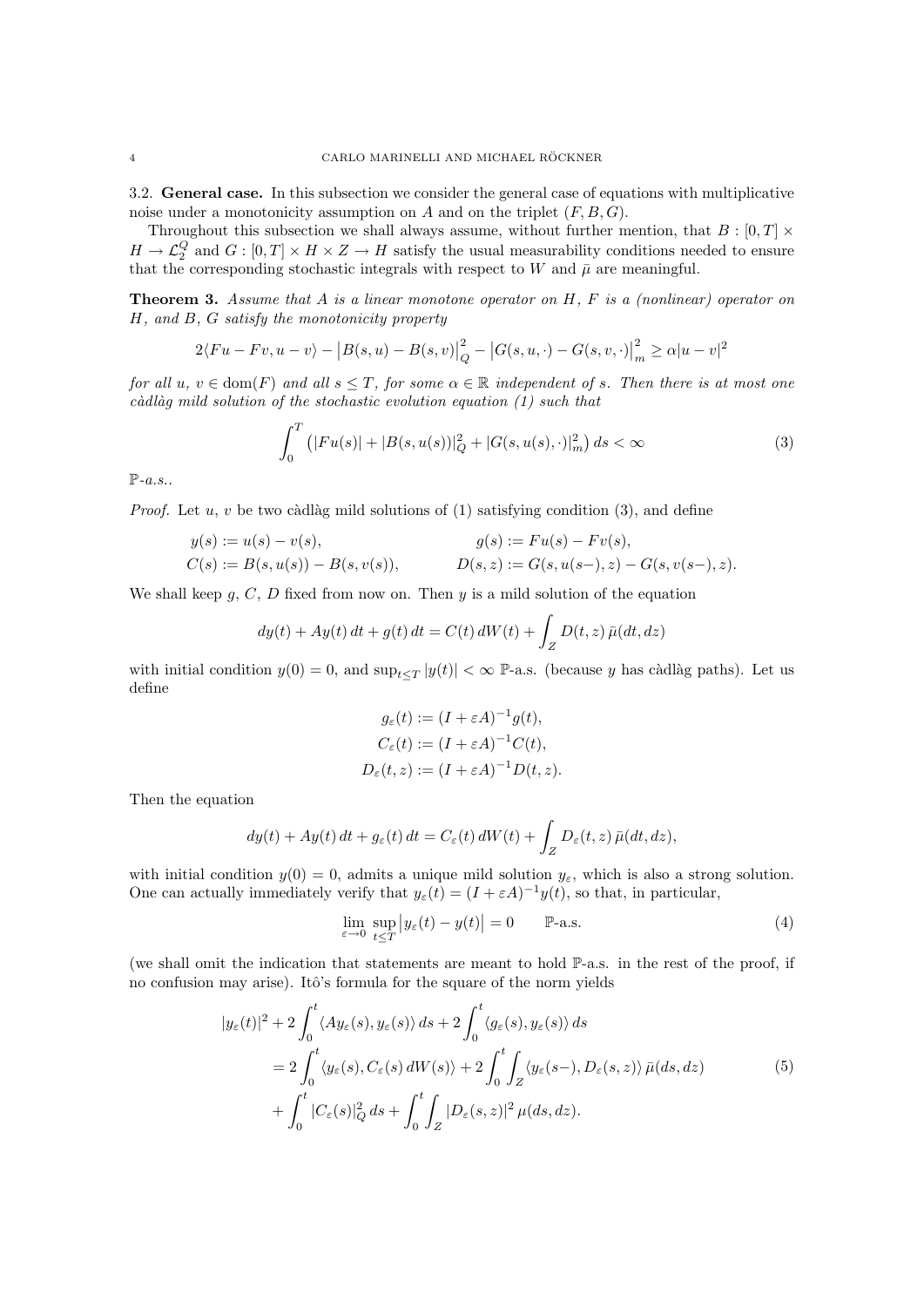Clearly we have  $g_{\varepsilon}(t) \to g(t)$  for all  $t \leq T$  as  $\varepsilon \to 0$ , and

$$
\langle g_{\varepsilon}(s), y_{\varepsilon}(s) \rangle \le |g(s)| \sup_{s \le t} |y(s)|,
$$
  

$$
\int_0^t |g(s)| \sup_{s \le t} |y(s)| ds = \sup_{s \le t} |y(s)| \int_0^t |g(s)| ds < \infty,
$$

hence, by the dominated convergence theorem,

$$
\lim_{\varepsilon \to 0} \int_0^t \langle g_\varepsilon(s), y_\varepsilon(s) \rangle ds = \int_0^t \langle g(s), y(s) \rangle ds.
$$

For any  $s \leq T$ , setting  $\tilde{C}(s) : K \to \mathbb{R}$ ,  $\tilde{C}(s) : \zeta \mapsto \langle y(s), C(s)\zeta \rangle$ , and defining  $\tilde{C}_{\varepsilon}$  replacing y and C with  $y_{\varepsilon}$  and  $C_{\varepsilon}$ , respectively, we have  $|\tilde{C}_{\varepsilon}(s) - \tilde{C}(s)|_Q \to 0$  in probability. By the inequality

$$
|\tilde C_\varepsilon(s)|_Q\le |y_\varepsilon(s)|\,|C_\varepsilon(s)|_Q\le |y(s)|\,|C(s)|_Q
$$

we infer

$$
\int_0^T |\tilde{C}_{\varepsilon}(s)|_Q^2 ds \le \sup_{s \le T} |y(s)|^2 \int_0^T |C(s)|_Q^2 < \infty.
$$

Since the above bounds are uniform with respect to  $\varepsilon$ , we immediately deduce that we can apply the convergence results for stochastic integrals mentioned in Section 2, obtaining

$$
\int_0^t \langle y_\varepsilon(s), C_\varepsilon(s) dW(s) \rangle = \int_0^t \tilde{C}_\varepsilon(s) dW(s) \to \int_0^t \tilde{C}(s) dW(s) = \int_0^t \langle y(s), C(s) dW(s) \rangle
$$

in probability for all  $t$ . An analogous argument proves that we have

$$
\int_0^t \int_Z \langle y_\varepsilon(s-), D_\varepsilon(s, z) \rangle \, \bar{\mu}(ds, dz) \to \int_0^t \int_Z \langle y(s-), D(s, z) \rangle \, \bar{\mu}(ds, dz)
$$

in probability for all  $t$ .

Passing to the limit as  $\varepsilon \to 0$  in (5) we are left with

$$
|y(t)|^2 + 2\int_0^t \langle g(s), y(s) \rangle ds \le M(t) + \int_0^t |C(s)|_Q^2 ds + \int_0^t \int_Z |D(s, z)|^2 \mu(ds, dz),
$$

where  $M$  is the local martingale defined by

$$
M(t) = 2 \int_0^t \langle y(s), C(s) dW(s) \rangle + 2 \int_0^t \int_Z \langle y(s-), D(s, z) \rangle \bar{\mu}(ds, dz).
$$

Let us define the sequences of stopping times

$$
\tau_n^1 := \inf \Big\{ t \ge 0 : \int_0^t |C(s)|_Q^2 ds \ge n \Big\},\
$$
  

$$
\tau_n^2 := \inf \Big\{ t \ge 0 : \int_0^t |D(s, \cdot)|_m^2 ds \ge n \Big\},\
$$

and note that both are predictable (as hitting times of continuous adapted processes). Then  $\tau_n :=$  $\tau_n^1 \wedge \tau_n^2$  is easily seen to be a localizing sequence of stopping times for M, so that we get

$$
\mathbb{E}|y(\tau_n \wedge t)|^2 + 2 \mathbb{E} \int_0^{\tau_n \wedge t} \langle g(s), y(s) \rangle ds
$$
  

$$
\leq \mathbb{E} \int_0^{\tau_n \wedge t} |C(s)|^2_Q ds + \mathbb{E} \int_0^{\tau_n \wedge t} \int_Z |D(s, z)|^2 \mu(ds, dz).
$$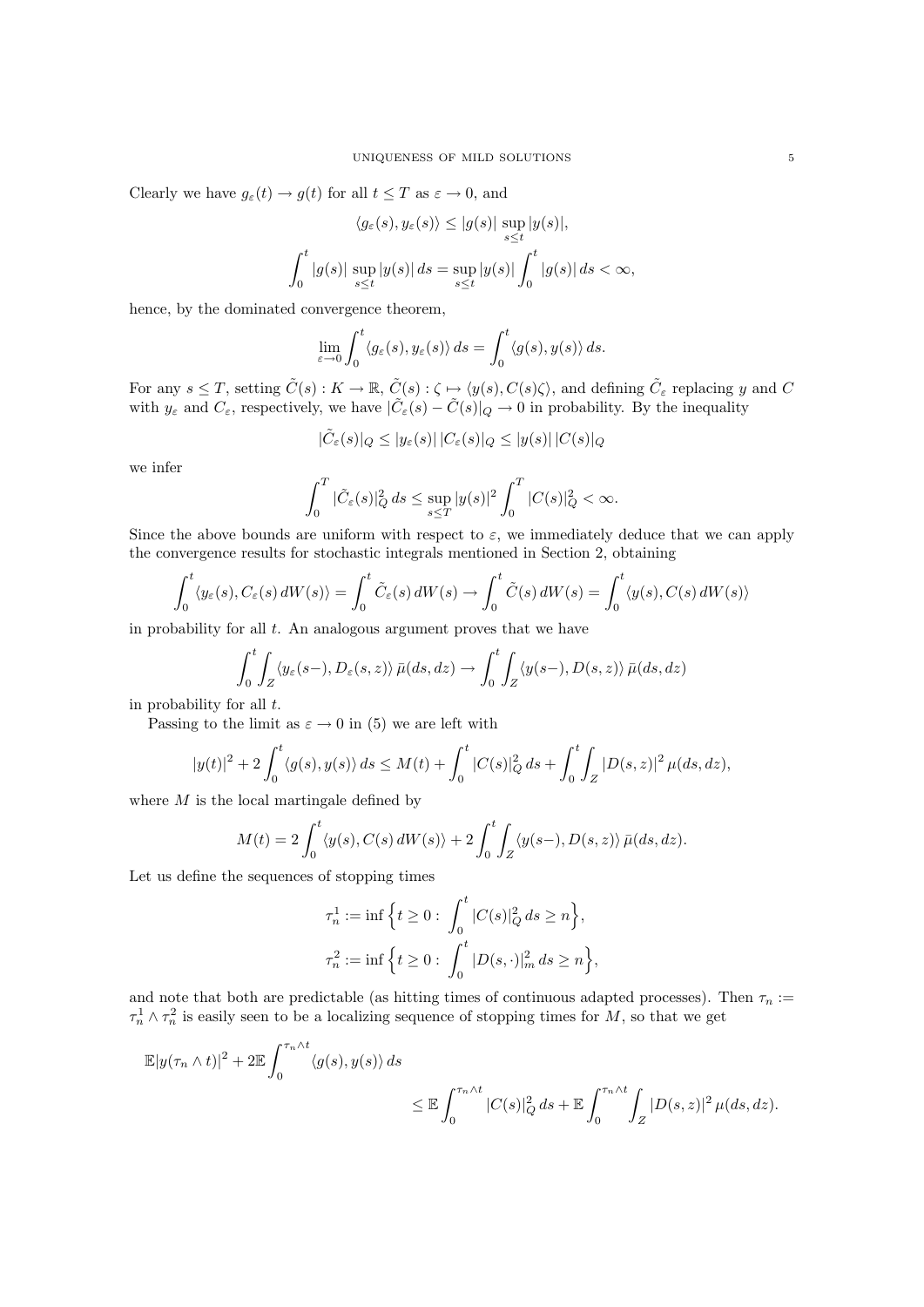We also have, recalling that Leb  $\otimes m$  is the compensator of  $\mu$ ,

$$
\mathbb{E} \int_0^{\tau_n \wedge t} \int_Z |D(s,z)|^2 \,\mu(ds,dz) = \mathbb{E} \int_0^t \int_Z |D(s,z)|^2 \mathbf{1}_{s \le \tau_n} \,\mu(ds,dz)
$$

$$
= \mathbb{E} \int_0^t \int_Z |D(s,z)|^2 \mathbf{1}_{s \le \tau_n} \,m(dz) \,ds
$$

$$
= \mathbb{E} \int_0^{\tau_n \wedge t} \int_Z |D(s,z)|^2 \,m(dz) \,ds,
$$

hence

$$
\mathbb{E}|y(\tau_n \wedge t)|^2 + \mathbb{E}\int_0^{\tau_n \wedge t} \left(2\langle g(s), y(s)\rangle - |C(s)|_Q^2 - |D(s, \cdot)|_m^2\right) ds \le 0,
$$

and, by the monotonicity assumption on the coefficients,

$$
0 \geq \mathbb{E}|y(\tau_n \wedge t)|^2 + 2\alpha \mathbb{E} \int_0^{\tau_n \wedge t} |y(s)|^2 ds = \mathbb{E}|y(\tau_n \wedge t)|^2 + 2\alpha \mathbb{E} \int_0^t \mathbb{E}|y(\tau_n \wedge s)|^2 ds
$$

Appealing to Gronwall's inequality and recalling that  $\tau_n \to \infty$  as  $n \to \infty$ , we obtain  $y(s) =$  $u(s) - v(s) = 0$  P-a.s. for all  $s \leq T$ , thus completing the proof.

Remark 4. Note that uniqueness in the previous theorem is obtained in the class of solutions satisfying (3), which is stronger than necessary for existence. On the other hand, since stochastic convolutions of pseudo-contraction semigroups with respect to general (locally square integrable) martingales are càdlàg (see e.g.  $[4]$ ), it follows that solutions to  $(1)$  will also be càdlàg.

## 4. Uniqueness of weak solutions

In this section we prove that (1) admits a unique weak solution. By weak solution we shall always mean weak solution in the analytic sense, not in the probabilistic sense. In particular, we shall say that  $u$  is a weak solution of  $(1)$  if

$$
\langle u(t), \phi \rangle + \int_0^t \langle u(s), A^* \phi \rangle ds + \int_0^t \langle Fu(s), \phi \rangle ds
$$
  
=  $\langle \int_0^t B(s, u(s)) dW(s), \phi \rangle + \int_0^t \int_Z \langle G(s, u(s-), z), \phi \rangle \bar{\mu}(ds, dz)$ 

for all  $\phi \in D(A^*)$ . Here and in the following  $A^*$  stands for the adjoint of A.

The assumptions of Theorem 3 will be in force throughout this section.

**Theorem 5.** The stochastic equation (1) admits at most one càdlàg weak solution satisfying the integrability condition (3).

*Proof.* Let u and v be two weak solutions of (1), and set  $\tilde{e}_k := (I + \varepsilon A^*)^{-1} e_k$ , where  $\{e_k\}_{k \in \mathbb{N}}$  is a complete orthonormal basis of  $H$ . We can then write (all claims will meant to hold  $\mathbb{P}\text{-a.s.}$ , if not otherwise stated)

$$
\langle \tilde{e}_k, u(t) - v(t) \rangle + \int_0^t \langle A^* \tilde{e}_k, u(s) - v(s) \rangle \, ds + \int_0^t \langle \tilde{e}_k, Fu(s) - Fv(s) \rangle \, ds
$$
  
= 
$$
\int_0^t \langle \tilde{e}_k, (B(s, u(s)) - B(s, v(s))) dW(s) \rangle
$$
  
+ 
$$
\int_0^t \int_Z \langle \tilde{e}_k, G(s, u(s-), z) - G(s, v(s-), z) \rangle \bar{\mu}(ds, dz)
$$
  
=: 
$$
\psi_k(t) + \xi_k(t).
$$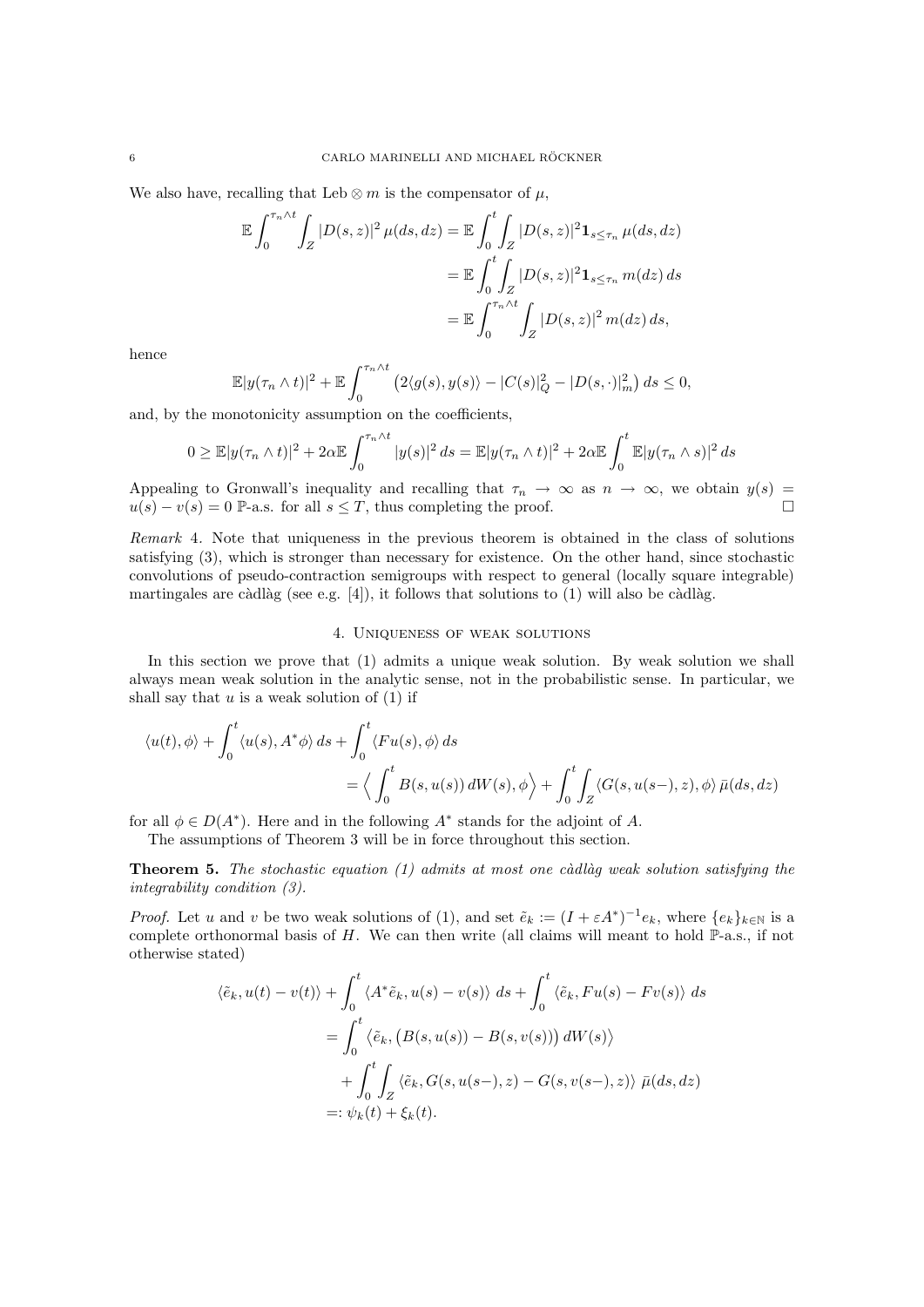Setting  $\phi_k(t) := \langle \tilde{e}_k, u(t) - v(t) \rangle$ , Itô's formula yields

$$
\phi_k(t)^2 = 2 \int_0^t \phi_k(s-) \, d\phi_k(s) + [\phi_k](t),\tag{6}
$$

where

$$
\int_0^t \phi_k(s-) d\phi_k(s) = -\int_0^t \langle A^* \tilde{e}_k, u(s) - v(s) \rangle \langle \tilde{e}_k, u(s) - v(s) \rangle ds \n- \int_0^t \langle \tilde{e}_k, Fu(s) - Fv(s) \rangle \langle \tilde{e}_k, u(s) - v(s) \rangle ds \n+ \int_0^t \phi_k(s) d\psi_k(s) + \int_0^t \phi_k(s-) d\xi_k(s),
$$

and

$$
[\phi_k](t) = I_k^1(t) + I_k^2(t),
$$
  
\n
$$
I_k^1(t) = \left[ \int_0^t \langle \tilde{e}_k, (B(s, u(s)) - B(s, v(s))) dW(s) \rangle \right](t)
$$
  
\n
$$
= \left[ \int_0^t \langle (B(s, u(s))^* - B(s, v(s))^*) \tilde{e}_k, dW(s) \rangle \right](t)
$$
  
\n
$$
= \int_0^t |(I + \varepsilon A)^{-1} (B(s, u(s)) - B(s, v(s))) e_k|^2 ds,
$$
  
\n
$$
I_k^2(t) = \left[ \int_0^t \int_Z \langle \tilde{e}_k, (G(s, u(s-), z) - G(s, v(s-), z)) \rangle \bar{\mu}(ds, dz) \right](t)
$$
  
\n
$$
= \int_0^t \int_Z |(I + \varepsilon A)^{-1} (G(s, u(s-), z) - G(s, v(s-), z)) e_k|^2 \mu(ds, dz).
$$

Note that since  $A^*$  and  $(I + \varepsilon A^*)^{-1}$  commute, and  $(I + \varepsilon A^*)^{-1} = ((I + \varepsilon A)^{-1})^*$ , the dominated convergence theorem yields the following relations:

$$
\sum_{k \le N} \int_0^t \langle A^* \tilde{e}_k, u(s) - v(s) \rangle \langle \tilde{e}_k, u(s) - v(s) \rangle ds
$$
  
= 
$$
\int_0^t \sum_{k \le N} \langle e_k, A(I + \varepsilon A)^{-1} (u(s) - v(s)) \rangle \langle e_k, (I + \varepsilon A)^{-1} (u(s) - v(s)) \rangle ds
$$
  

$$
\xrightarrow{N \to \infty} \int_0^t \langle A(I + \varepsilon A)^{-1} (u(s) - v(s)), (I + \varepsilon A)^{-1} (u(s) - v(s)) \rangle ds,
$$

and

$$
\sum_{k \le N} \int_0^t \langle \tilde{e}_k, Fu(s) - Fv(s) \rangle \langle \tilde{e}_k, u(s) - v(s) \rangle ds
$$
  
= 
$$
\int_0^t \sum_{k \le N} \langle e_k, (I + \varepsilon A)^{-1} (Fu(s) - Fv(s)) \rangle \langle e_k, (I + \varepsilon A)^{-1} u(s) - v(s) \rangle ds
$$
  

$$
\xrightarrow{N \to \infty} \int_0^t \langle (I + \varepsilon A)^{-1} (Fu(s) - Fv(s)), (I + \varepsilon A)^{-1} (u(s) - v(s)) \rangle ds.
$$

In fact, one has

$$
\langle A(I+\varepsilon A)^{-1}(u(s)-v(s)), (I+\varepsilon A)^{-1}(u(s)-v(s))\rangle \lesssim_{\varepsilon} |u(s)-v(s)|^2
$$

and

$$
\langle (I+\varepsilon A)^{-1}(Fu(s)-Fv(s)),(I+\varepsilon A)^{-1}(u(s)-v(s))\rangle\leq |Fu(s)-Fv(s)||u(s)-v(s)|,
$$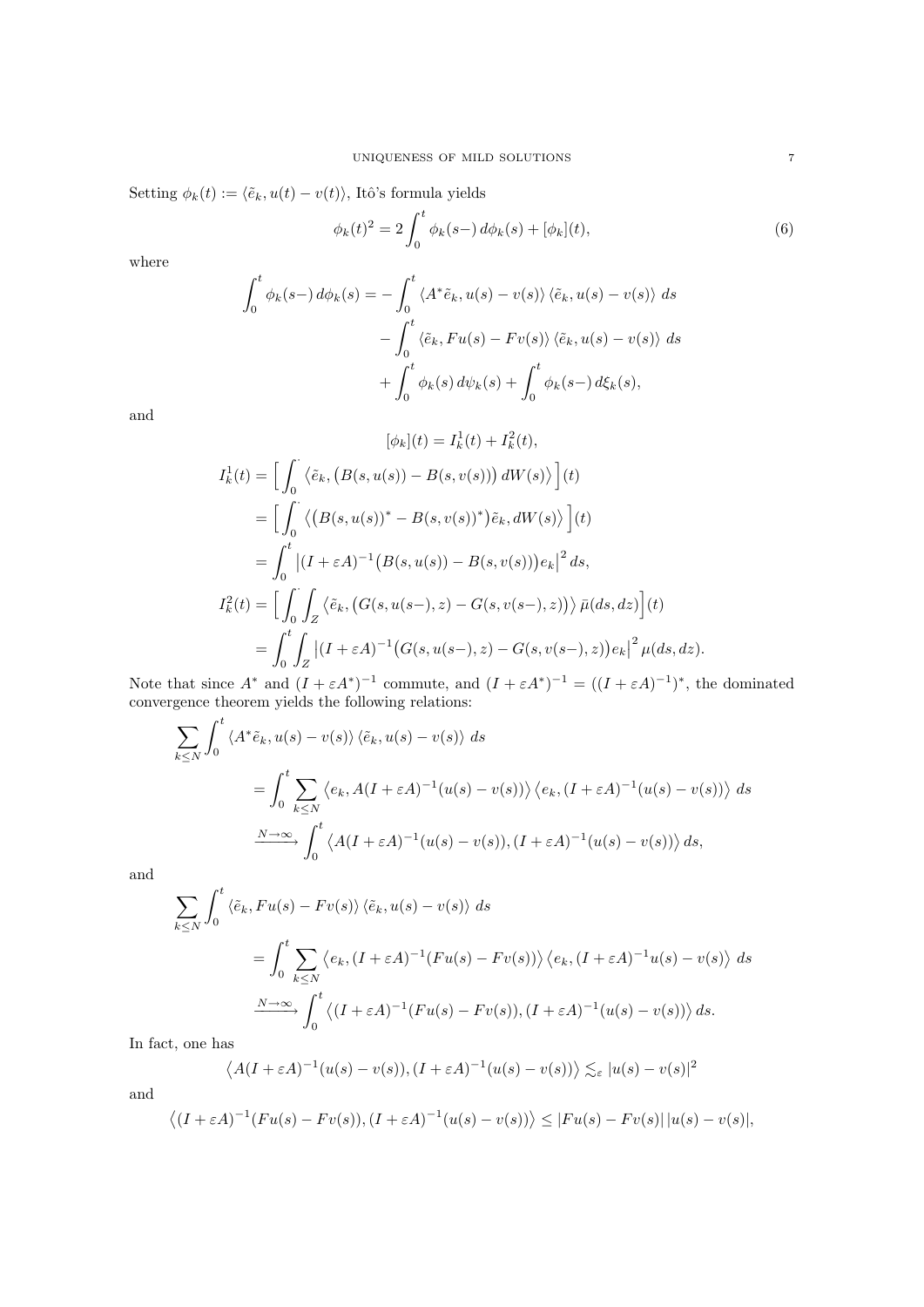which imply the claim recalling that  $\sup_{t\leq T}|u(t)-v(t)|<\infty$  and  $Fu$ ,  $Fv\in L^1([0,T]\to H)$  P-a.s.. Furthermore, let us define, for each  $s \leq \overline{T}$ , the operators  $C(s) : K \to \mathbb{R}$ ,

 $C(s): \zeta \mapsto \langle (I + \varepsilon A)^{-1}u(s) - v(s), (I + \varepsilon A)^{-1}(B(s, u(s)) - B(s, v(s)))\zeta \rangle,$ 

and  $C_N(s) : K \to \mathbb{R}$ ,

$$
C_N(s): \zeta \mapsto \sum_{k \leq N} \langle \tilde{e}_k, u(s) - v(s) \rangle \langle \tilde{e}_k, (B(s, u(s)) - B(s, v(s)) \zeta \rangle.
$$

Then it is clear that  $C_N(s) \to C(s)$  in probability as  $N \to \infty$  for all  $s \leq T$ , and

$$
|C_N(s)|_Q \le |u(s) - v(s)| |B(u(s) - B(s, v(s))|_Q,
$$

$$
\int_0^T |u(s) - v(s)|^2 |B(u(s) - B(s, v(s))|_{Q}^2 ds
$$
  

$$
\leq \sup_{s \leq T} |u(s) - v(s)|^2 \int_0^T |B(u(s) - B(s, v(s))|_{Q}^2 ds < \infty,
$$

which implies that  $(C_N \cdot W)_t \to (C \cdot W)_t$  in probability as  $N \to \infty$  for all  $t \leq T$ , or equivalently

$$
\sum_{k \le N} \int_0^t \phi_k(s) d\psi_k(s)
$$
  

$$
\xrightarrow{N \to \infty} M_\varepsilon^1(t) := \int_0^t \langle (I + \varepsilon A)^{-1} (u(s) - v(s)), (I + \varepsilon A)^{-1} (B(s, u(s)) - B(s, v(s))) dW(s) \rangle
$$

in probability for all  $t \leq T$ . An analogous reasoning yields

$$
\sum_{k \le N} \int_0^t \phi_k(s) d\xi_k(s) \xrightarrow{N \to \infty} M_\varepsilon^2(t),
$$
  

$$
M_\varepsilon^2(t) := \int_0^t \int_Z \left\langle (I + \varepsilon A)^{-1} (u(s) - v(s)), (I + \varepsilon A)^{-1} (G(s, u(s-), z) - G(s, v(s-), z)) \right\rangle \bar{\mu}(ds, dz)
$$

in probability for all  $t \leq T$ . Finally, the following obvious inequalities hold:

$$
\sum_{k \le N} I_k^1(t) \le \int_0^t \left| (I + \varepsilon A)^{-1} \left( B(s, u(s)) - B(s, v(s)) \right) \right|_Q^2 ds,
$$
  

$$
\sum_{k \le N} I_k^2(t) \le \int_0^t \int_Z \left| (I + \varepsilon A)^{-1} \left( G(s, u(s-), z) - G(s, v(s-), z) \right) \right|^2 \mu(ds, dz)
$$

for all N.

Summing up over  $k \leq N$  in (6) and letting  $N \to \infty$  yields

$$
\begin{aligned} \left| (I + \varepsilon A)^{-1} (u(t) - v(t)) \right|^2 \\ &+ 2 \int_0^t \left\langle A(I + \varepsilon A)^{-1} (u(s) - v(s)), (I + \varepsilon A)^{-1} (u(s) - v(s)) \right\rangle ds \\ &+ 2 \int_0^t \left\langle (I + \varepsilon A)^{-1} (Fu(s) - Fv(s)), (I + \varepsilon A)^{-1} (u(s) - v(s)) \right\rangle ds \\ &\le M_\varepsilon(t) + \int_0^t \left| (I + \varepsilon A)^{-1} (B(s, u(s)) - B(s, v(s))) \right|_Q^2 ds \\ &+ \int_0^t \int_Z \left| (I + \varepsilon A)^{-1} (G(s, u(s-), z) - G(s, v(s-), z)) \right|^2 \mu(ds, dz) \end{aligned}
$$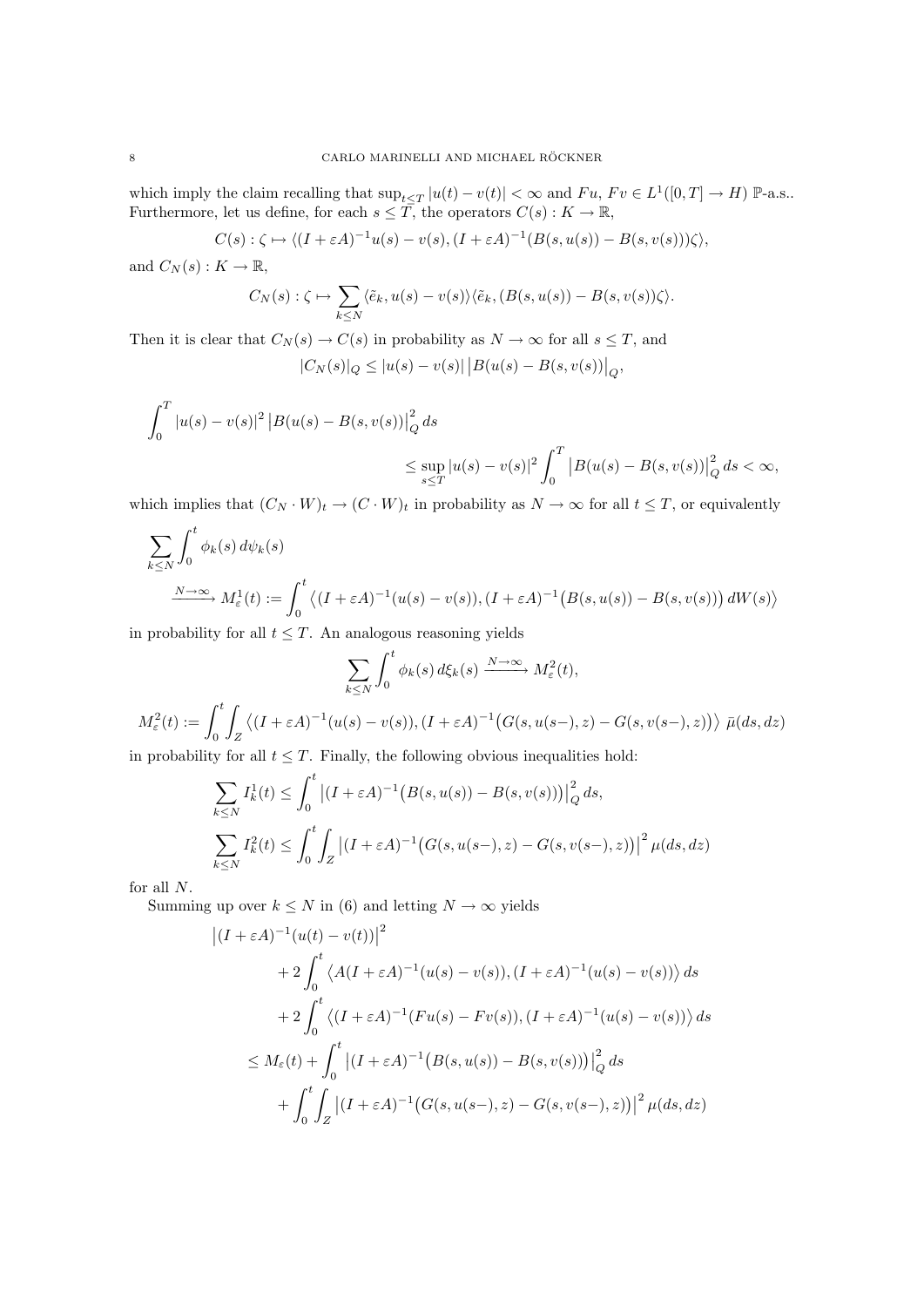where  $M_{\varepsilon} := M_{\varepsilon}^1 + M_{\varepsilon}^2$  is a local martingale. By the monotonicity of A, the previous inequality yields

$$
\begin{aligned} \left| (I + \varepsilon A)^{-1} (u(t) - v(t)) \right|^2 \\ &+ 2 \int_0^t \left\langle (I + \varepsilon A)^{-1} (Fu(s) - Fv(s)), (I + \varepsilon A)^{-1} (u(s) - v(s)) \right\rangle ds \\ &\le M_\varepsilon(t) + \int_0^t \left| \left( B(s, u(s)) - B(s, v(s)) \right) \right|_Q^2 ds \\ &+ \int_0^t \int_Z \left| \left( G(s, u(s-), z) - G(s, v(s-), z) \right) \right|^2 \mu(ds, dz). \end{aligned}
$$

We are now going to pass to the limit as  $\varepsilon \to 0$  in the inequality just obtained. Trivially, the first-term on the right hand side converges to  $|u(t) - v(t)|^2$ , while the second term on the left-hand side converges to

$$
2\int_0^t \langle Fu(s)-Fv(s),u(s)-v(s)\rangle ds
$$

by the dominated convergence, in analogy to a situation already entountered. The contractivity of  $(I + \varepsilon A)^{-1}$  also implies  $M_{\varepsilon}(t) \to M(t)$  as  $\varepsilon \to 0$  in probability for all t, where M is the same local martingale defined in the proof of Theorem 3. We are thus left with

$$
|u(t) - v(t)|^2 + 2 \int_0^t \langle Fu(s) - Fv(s), u(s) - v(s) \rangle ds
$$
  
 
$$
\leq M(t) + \int_0^t \left| \left( B(s, u(s)) - B(s, v(s)) \right) \right|_Q^2 ds + \int_0^t \int_Z \left| \left( G(z, u(s)) - G(z, v(s)) \right) \right|^2 \mu(ds, dz),
$$

and the proof is completed exactly as in the previous section, i.e. taking a sequence of localizing stopping times for M, etc.

Remark 6. Using a stochastic Fubini theorem in infinite dimensions (see e.g. [5]), it is not difficult to see that weak and mild solutions of (1) coincide, provided the integrability condition (3) is satisfied  $(cf. [2]).$ 

#### 5. Uniqueness of generalized solutions

The purpose of this section is to show that, in certain cases, one can still prove uniqueness for equations whose solutions u do not satisfy the integrability condition  $Fu \in L^1([0,T] \to H)$  P-a.s.. In fact, in general it is difficult (and we are not aware of any general results or techniques) to prove well-posedness in the mild sense without imposing rather restrictive conditions on the initial condition and on the coefficients of the equations. A possible way out is to define "generalized" mild solutions as limits of solutions of equations with more regular  $u_0$ ,  $B$ , and  $G$ . Let us make this notion precise. In the following we shall say that  $\zeta \in \mathcal{H}_2(T)$  if  $\zeta : [0, T] \to H$  is an adapted process such that  $\sup_{t\leq T} \mathbb{E} |\zeta(t)|^2 < \infty$ .

Definition 7. Let

$$
\mathbb{E}|u_{0n} - u_0|^2 + \mathbb{E}\int_0^T (|B_n(t) - B(t)|_Q^2 + |G_n(t, \cdot) - G(t, \cdot)|_m^2) dt \to 0
$$

as  $n \to \infty$ , and assume that the equation

$$
du(t) + Au(t) dt + Fu(t) dt = B_n(t) dW(t) + G_n(t, z) \bar{\mu}(dt, dz)
$$

with initial condition  $u(0) = u_{0n}$  admits a unique mild solution  $u_n \in H_2(T)$  for all  $n \in \mathbb{N}$ , such that  $|u_n - u|_{\mathcal{H}_2(T)} \to 0$  as  $n \to \infty$ . Then u is called a generalized mild solution of (2).